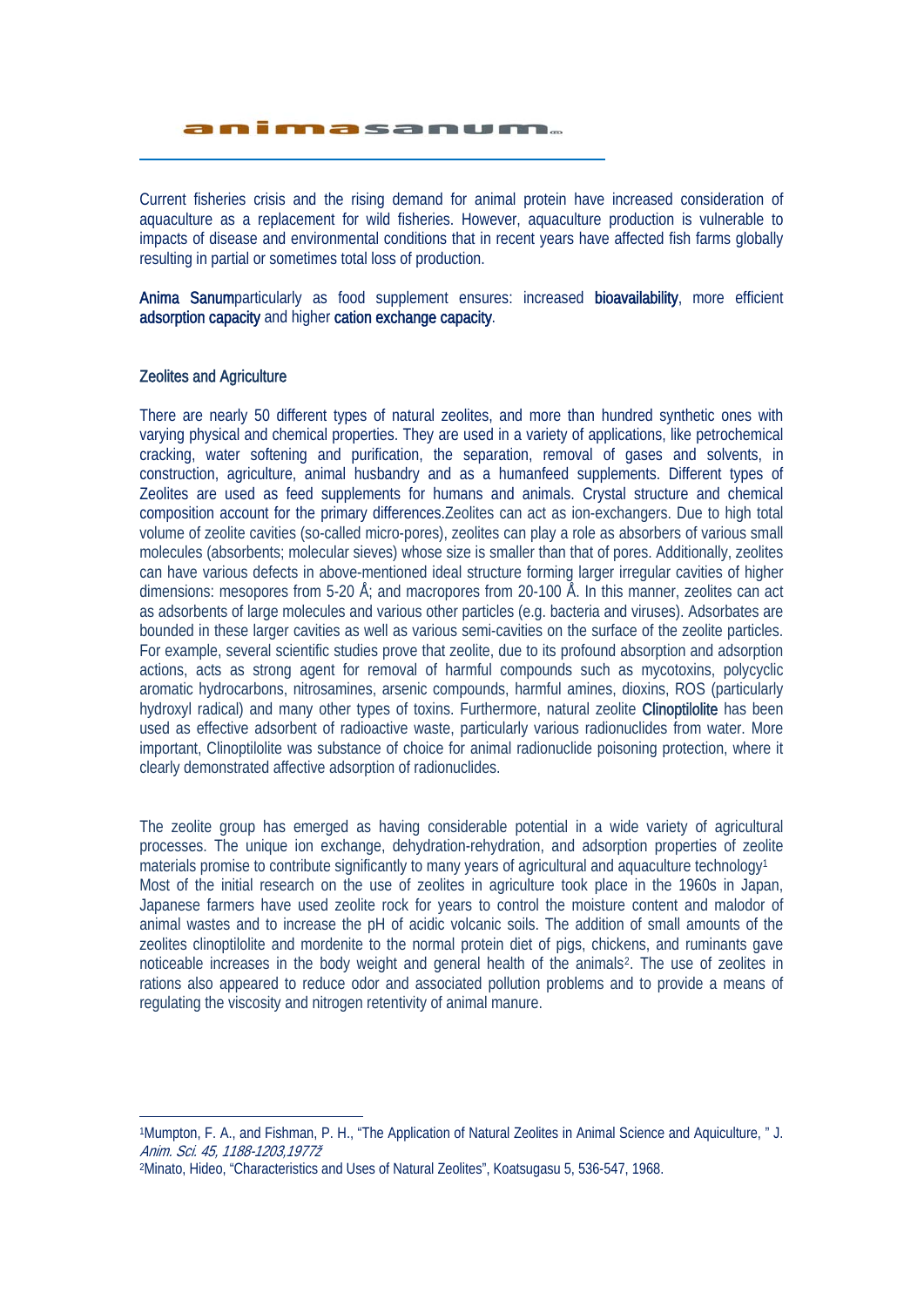### Effect of Dietary Inclusions of Clinoptilolite in husbandry animals

Clinoptilolite is not the most well known, but is one of the more useful natural zeolites. Clinoptilolite is used in many applications such as a chemical sieve, a gas absorber, a feed additive, a food additive, and an odor control agent and as a water filter for municipal and residential drinking water and aquariums. Clinoptilolite is well suited for these applications due to its large amount of pore space, high resistance to extreme temperatures and chemically neutral basic structure, what might strike many as odd is the food and feed additives. Clinoptilolite has been used for several years now as an additive to feed for cows, pigs, horses and chickens. It absorbs toxins in the feed that are created by molds and microscopic parasites and has enhanced food absorption by these animals. Similar uses in actual people food are being tested. Clinoptilolite can easily absorb ammonia and other toxic gases from air and water and thus can be used in filters, both for health reasons and for odor removal.

Clinoptilolite belongs to the class of huge family of zeolites alumino-silicates. Basic structural motif of zeolites represents SiO4tetrahedra. Tetrahedra build complex tridimensional silicate skeleton (network) closing relatively huge cavities, accommodating cations. Like in other zeolites, cations in clinoptilolite are exchangeable. For example, sodium or calcium cations can be exchanged by mercury or lead cations. Dietary inclusions of clinoptilolite could be beneficial for animal production. Pigs fed clinoptilolite experience beneficial weight gains and are less subject to disease than pigs fed normal diets. They also show regular digestion, an appetite increase, and the meat-content increases at the expense of the fat. Clinoptilolite, chabazite, mordenite, erionite and phillipsite actively adsorb ammonia, carbon dioxide, hydrogen sulphide and mercaptanes and have a strong deodorizing effect. It is also possible that zeolites remove toxins and create changes in enzymology and immunological responses. All these events have resulted from application of zeolites in the animal production industry.

Piglets aged 27 days were for four weeks fed the natural Clinoptilolite mannelite as 2% of their feed, corrected for nutrient dilution. Mannelite gave a tendency for higher growth and lower feed-to-gain ratio. When the diet was not corrected for nutrient dilution, the piglets showed significantly higher growth and a better feed-to-gain ratio (corrected for differences in nutrient concentration of the diets) over the total experimental period. They were able to compensate for the energy diluting effect of mannelite addition by increasing their feed intake. Authors concluded that dietary dilution of piglet feed with 2% mannelite significantly increased daily gain and decreased feed-to-gain ratio, corrected for nutrient dilution<sup>3</sup>. 70% Clinoptilolite, elevated nitrogen excretion in faeces and lowered nitrogen excretion in urine.

Therefore, dietary inclusion of Clinoptilolite for growing pigs changed the excretion in urine without altering protein deposition4,5.

Single-combed, 16-week-old pullets of 3 strains were fed a diet containing 135 g protein/kg with or without 50 g Clinoptilolite/kg. Sterile river sand replaced Clinoptilolite in the control diet in order to keep the diets isoenergetic. Significant dietary effects of feeding clinoptilolite were observed with improvement in number of eggs laid per hen, shell thickness, efficiency of food utilization, and droppings moisture content. No significant dietary effects between treatments were observed with body weight, age at first egg, egg weight, food intake of hen, and rate of amino acid absorption of radioactive lysine and methionine into the bloodstream6.

#### Effect of Clinoptilolite on BroilerChicken Production and Aflatoxicosis

Zeolite as a feed additive in broiler chickens diets increase performance and feed efficiency and decrease ammonia levels in the poultry houses. Often the ammonia levels in poultry houses exceed 100 ppm close to lethal for growthers and birds. High ammonia levels decrease gradable weight gain in broiler chickensoperations and egg production in layers. Adding zeolite in broiler chickens diet lead to decrease primarymortality, rapid growth of chickens, and aflatoxin control in broiler chickens and reduce bedder moisture. Many farms have eliminated most of their odor and realized greater bird health, welfare and production by feedingzeolite between 0.5 to 2 % of the total ration. Feed efficiency was markedly higher at all levels of zeolitesubstitution in broiler chickens.

 <sup>3</sup>A Veldman, PJ Vanderaar.Agribiol Res – Z AgrarbiolAgrikultOkol 50:289-294, 1997

<sup>4</sup> HD Poulsen, N Oksbjerg.Animal Feed Science Technology 53:297-303, 1995.

<sup>5</sup>J Mojzis, NF Kovac, G Mojzisova. Vet Human Toxicol 36:533-535, 1994.

<sup>6</sup> MD Olver. British Poultry Science 38:220-222, 1997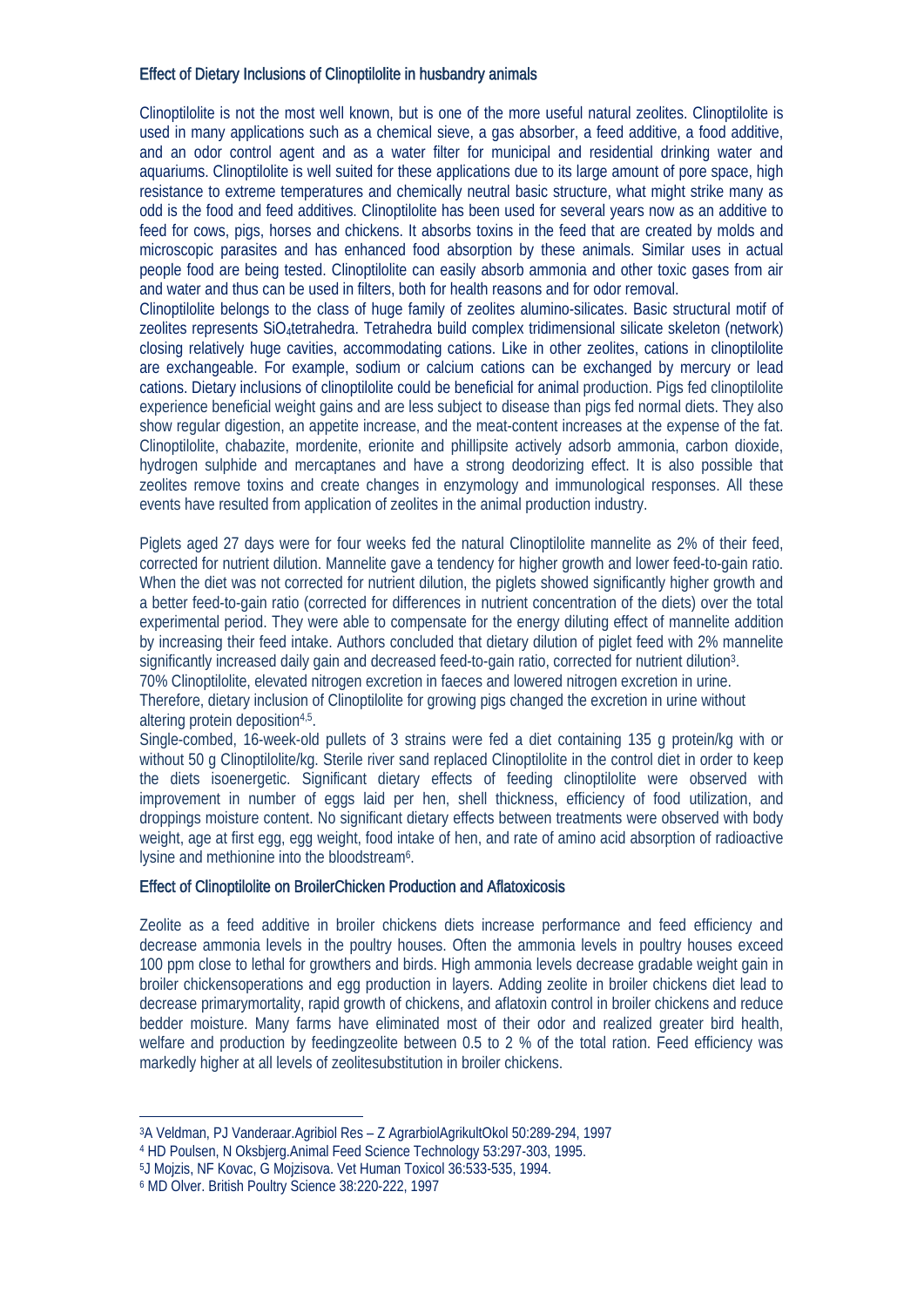Clinoptilolite incorporated into the diet can reduce the deleterious effects of aflatoxin because it strongly adsorbs aflatoxins and zearalenone 7.Mineral adsorbents based on natural zeolite and bentonite may be used in animal diets in order to prevent poisoning caused by mycotoxins. The addition of clinoptilolite to the aflatoxin diet reduced the adverse effects of aflatoxin and should be helpful in a solution to the Aflatoxicosis problem in poultry8.

#### Zeolite and Aquaculture

At this stage, the number of published papers dealing with "zeo aquaculture " is quite small, and hard data are few; however, the potential of these materials in such areas is apparent, and zeolites show promise of contributing directly to increased aquaculture productivity in the years to come. In addition to that, in aquaculture there are many results on the biological benefits of adding zeolites to fish feeds.

Clinoptilolite, one of the types of zeolites or zeolites itself, are used in aquaculture applications to provide pollution control in ponds; to remove N-compounds from water of hatcheries, fish transport and aquariums; to increase oxygen in aquarium and fish transport; and to increase growth parameter values of fish by adding into feed.

Study by American Society of Animal Science <sup>9</sup>showed that ion-exchange and adsorption properties of natural zeolites can be exploited to make more efficient use of feed nitrogen in animal nutrition, to reduce intestinal diseases, to control moisture and ammonia content of animal manure, to purify recirculating hatchery waters in aquaculture, to provide oxygen-enriched air for fish breeding and transportation, and to reduce the nitrogen content of feedlot- and hatchery-runoff waters.

# Anima Sanum and Fish Nutrition

Intensive aquaculture continues to expand, which requires high quality protein sources. Fishmeal is major and increasingly expensive component of salmon and trout feeds, since it has high levels of digestible protein and energy, excellent amino acid and fatty acid profiles (Ozogulet al., 2006)<sup>10</sup>.

Although there is lack of published papers on zeolites/clinoptilolite in fish feed, the physiology of fish and poultry is remarkably similar, and if the results achieved with chickens can be duplicated with fish, the substitution of small amounts of inexpensive zeolites in normal fish food, with no adverse change in growth and perhaps a small increase in feed efficiency, could result in considerable savings.

The quality of the water in recirculating systems should also be improved by the use of zeolitesupplemented food, as should that of the effluents.

The study conducted in Serbia11has researched the influence of zeolite type as a feed supplement for trout. Zeolite has been applied in a concentration of 1%. Moreover, the influence of zeolite type was researched as a corrector of environmental conditions on production of Rainbow trout (*Oncorhynchusmykiss*Walbaum). The results have shown that zeolite as a feed supplement had a positive effect on fish growth, their final weight and final length. Zeolite introduction has resulted in 13.62% lower feed conversion ratio (mass of feed vs. mass of produced fish). Introduction of zeolite as a corrector of environmental conditions led to slight decrease of numerical values of total water hardness; nitrate and ammonia.

Leonard12 reported preliminary results of experiments where 2 percent Clinoptilolite was added to the normal 48 percent protein food of 100 rainbow trout: after 64 days, a 10 percent improvement in the

biomass increasewas noted, with no apparent ill effects on the fish (

Table 1Effect of Clinoptilolite Additions to the Diet of Trout).

 <sup>7</sup>Tomasevic-Canovic, M Dumic, O Vukicevic, M Duricic, S Jovanovic.ActaVeterinaria 46:227-234, 1996 8H Oguz, T Kececi, YO Birdane, F Onder, V Kurtogha. Res Vet Sci 69:89-93, 2000.

<sup>9</sup>The Application of Natural Zeolites in Animal Science and Aquaculture, F.A. Mumpton and P.H. Fishman, 45:1188-1203, 1977

<sup>10</sup>Ozogul, Y., J. I. Ahmad, M. Hole, F. Ozogul, and S. Deguara (2006). The effects of partial replacement of fish meal by vegetable protein sources in the diet of rainbow trout (Onchorynchusmykiss) on post mortem spoilage of fillets. Food Chem. 96: 549-561.

<sup>11</sup>The application effects of natural zeolite in feed and water on production results of OncorhynchusMykiss (Walbaum), Obradovic, Adamovic, Vukasinovic, Jovanovic, Levic, Roumanian Biotechnological Letters Vol. 11, No. 6, 2006, pp. 3005-3013, Bucharest University

<sup>12</sup>Leonard, D.W., 1979. The role of natural zeolites in industry. Transactions of the Society of Mining Engineers A.I.M.E. Preprint, 79: 380-401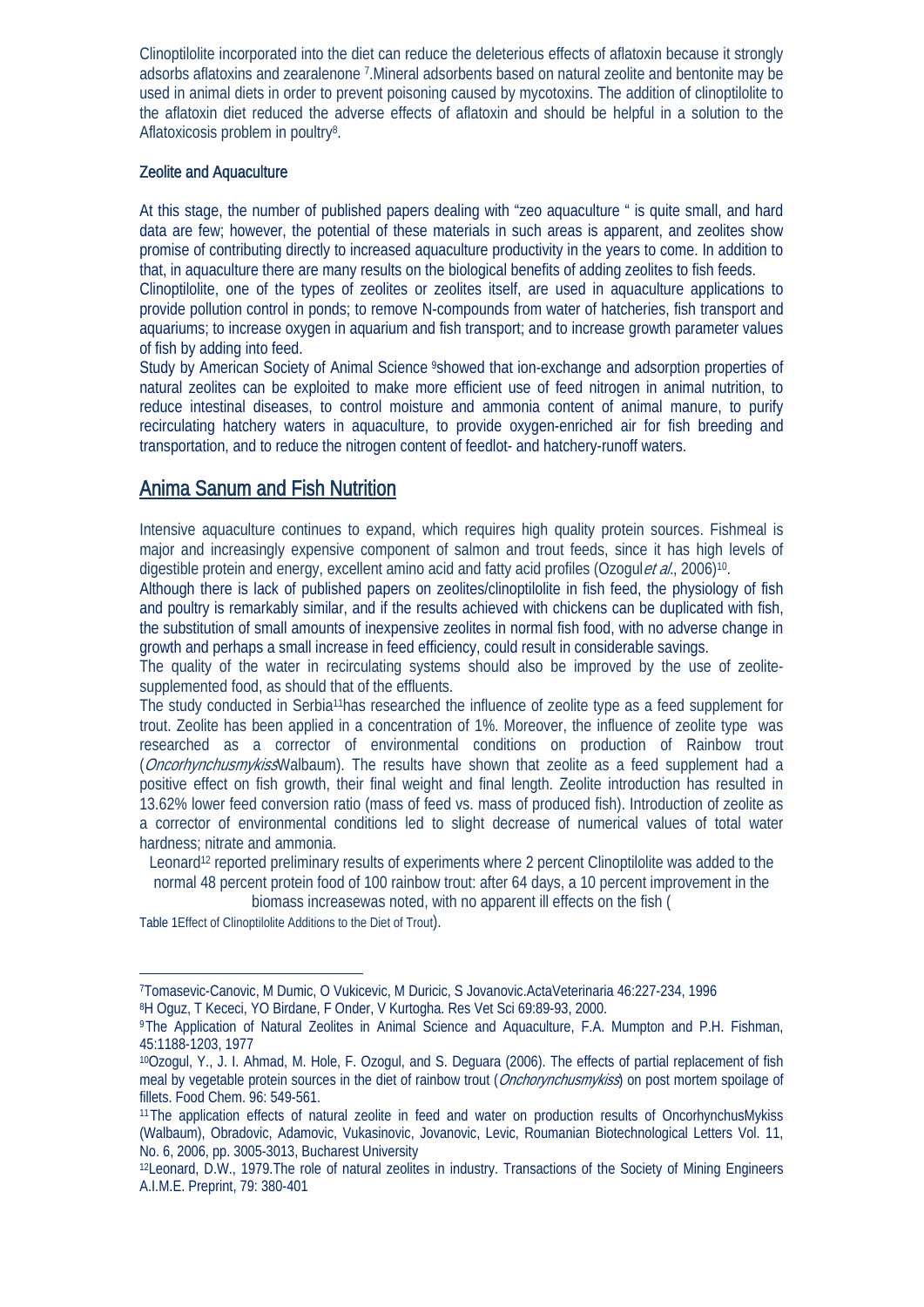|                             | Control                     |  | <b>Test</b>       |
|-----------------------------|-----------------------------|--|-------------------|
|                             | 100% normal 98% normal feed |  |                   |
|                             | feed                        |  | 2% clinoptilolite |
| Average starting weight (g) | 10.2                        |  | 10.1              |
| Average 64-day weight       | 48,6                        |  | 52.3              |
| Average weight gain         | 38.4                        |  | 42.2              |
| <b>Mortality</b><br>$\sim$  | $\sim$                      |  | 3                 |

a100 rainbow trout.<br>bStandard 48% protein fish food

Table 1Effect of Clinoptilolite Additions to the Diet of Trout

Smith (Smith, R.R., 1980) reported that the addition of 10% sodium bentonite to a commercial trout feed increased the growth rate of rainbow trout *(Salmogairdneri*) by 14% and reduced the amount of feed required per unit of weight gain by 20%. Also, Reinitz (Reinitz, G., 1984) demonstrated that dietary inclusion of sodium bentonite, at 5, 10 and 15% adversely affected weight gain in rainbow trout. 13

Results of the study conducted in Department of Biology, West Virginia State University, USA14indicated that dietary bentonite and mordenite supplementation improved weight gain, feed efficiency, specific growth rate and body protein deposition in juvenile rainbow trout.

Also scientific study <sup>15</sup> results showed that zeolite was able to protect fish against lead toxicity by decreasing the adverse effects of lead nitrate. Because of the high cation exchange capacity of zeolite, ionic lead may replace other cations on zeolite, thus becoming less available to fish.

Study at Tuncely University<sup>16</sup>, Fisheries faculty, Turkey demonstrated that fatty acid compositions are improved by adding Clinoptilolite to fish feed.

The preventive effect of zeolites on the intoxication of organophosphate poisoning has been described <sup>17</sup> . Zeolite tuff containing 61% clinoptilolite has been shown to prevent and eliminate organophosphate poisoning. The low resorption rate from the gastrointestinal tract creates conditions for inclusion of natural zeolites in the arsenal of rational prevention of organophosphate poisoning.

#### Anima Sanum -Why is particle size important:Milled vs. Micronized Zeolite/Added Value to Fish **Nutrition**

New physical properties, bioavailability and bio-efficacy of solid substances are often intrinsically related to the primary particle size and proportion of amorphous surface area. The natural zeolite, crystal structure (crystallite) and framework limit the particle size. Too large of a particle size distribution profile limits the bioavailability and detox properties. Too small particles (e.g., in the sub-micron and nanorange) reduces adsorption and cation exchange capacity (CEC), because the crystal structure, will be when the particles are ground or processed to particle sizes smaller than the basic, crystallite. Therefore, to achieve maximum bio-function, bio-effect, it is a trade-off, between finer particle size and effectiveness per mg dose of the zeolite. As the particles decrease in medium size (diameter) from macro particles to micro particles, then smaller to colloidal and the nanoparticle range the surface area (S) decreases as a  $(A^2)$  square function and volume  $(V^3)$  as cubic function and the S/V Ratio becomes larger.

Thus, many attempts have been conducted to obtain good bioavailability achieved by creating amorphous product. Particle size reduction by top-down processing i.e. milling is one of various strategies for improving solubility and reactive characteristics of poorly water-soluble ingredients. When zeolite rocks are "milled", they are grinded to powder. This is normally takes place at the mine and it

 <sup>13</sup> Effects of Dietary Zeolites (Bentonite and Mordenite) on the Performance Juvenile Rainbow trout Onchorhynchusmyskis, Jonathan C. Eya, Andrea Parsons, Iyerusalem Haile and PremalathanJagidi, Australian Journal of Basic and Applied Sciences, 2(4): 961-967, 2008

<sup>14</sup> Effects of Dietary Zeolites (Bentonite and Mordenite) on the Performance Juvenile Rainbow trout Onchorhynchusmyskis, Jonathan C. Eya, Andrea Parsons, Iyerusalem Haile and PremalathanJagidi, Australian Journal of Basic and Applied Sciences, 2(4): 961-967, 2008

<sup>&</sup>lt;sup>15</sup>Protective role of zeolite on short- and long- term lead toxicity in the teleost fish *Heteropneustesfossilis*, Subodh Kumar Jain, Chemosphere, 39(2): 247-251, 1999

<sup>&</sup>lt;sup>16</sup>Fatty acids Profiles of Rainbow Trout (*Oncorhynchusmykiss*Walbaum, 1792), Fed With Zeolite (Clinoptilolite), D.Danabas, The Journal of Animal and Plant Sciences, 21(3), 561-565, 2011

<sup>17</sup>Mojzis, F Nistiar, G Kovac, G Mojzisova. Vet. Med. 42: 443-449, 1994.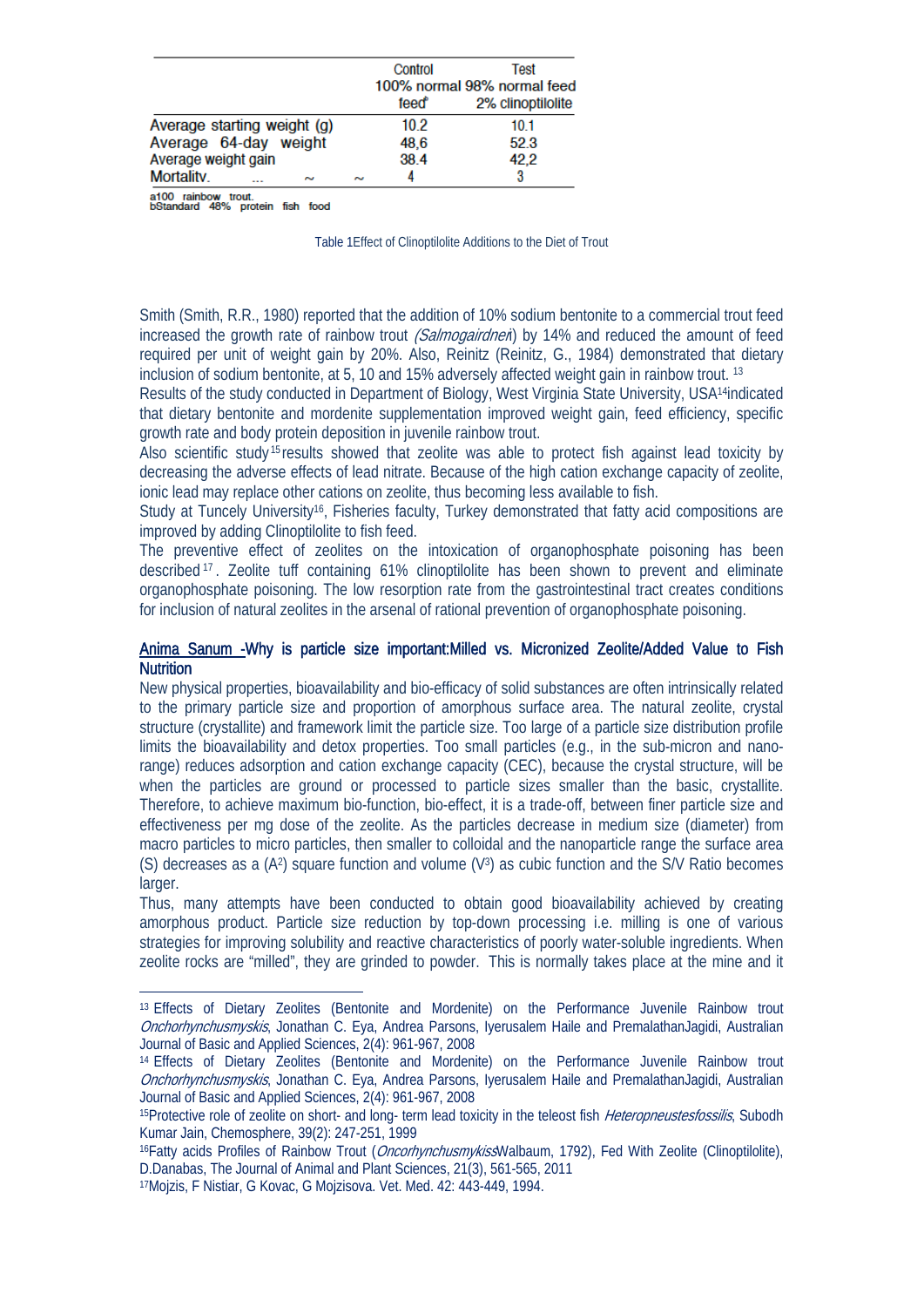the cheaper way to create powder. The problem with the milling process is that it crushes the zeolite cage structure rendering the zeolite un-absorbable in the body and largely less effective. However, certain particular dynamic micronization has been recognized as one of the most effective way to improve dissolution behavior.

More recently Clinoptilolite nutrientsupplement, nutraceuticals and heavy metals, detox products have been introduced into the market place for humans. However, micronized product has the advantage for metals detox, because of the micronized particle size range, micro-crystal structure and ultrahigh surface area, which translates to: a) more efficient adsorption per gm of mineral; and b) higher CEC (meq/gm) loading cations (e.g., As, Hg, Pb, Cd, Cu, Zn, etc.), nutritional and bio-medical application.

Micronizing of clinoptilolite increases specific, amorphous and mesoporous surface area, enhancing adsorptive and detoxifying properties<sup>18</sup>. It is possible to enhance the NH<sub>4</sub>+retention capacity of natural clinoptilolite just by decreasing particle size without incorporating any further exchangeable cations within the framework of zeolite<sup>19</sup>. Micronized zeolite Clinoptilolite (MZC) particles below 5 microns can be entrapped within intestinal payer's patches via micro fold cells and exhibit lymphocyte response<sup>2021</sup>followed by cascade of superantigens immunization signals (Figure 1).

These effects (immune modulation) were confirmed in both animal and human studies.30,22In mice, due to immune stimulation, MZC exhibited anti metastatic effect<sup>30</sup>. Finally, MZC exhibited excellent protective and regenerative effect on liver  $31,23,24,25$  and in patients with burn wound trauma<sup>26</sup>

Although micronized zeolites have not yet been introduced to aquaculture on a larger scale, there are a number of sources on the benefits of introduction in aquaculture. The most important effect in fish farming is the strong ability to remove ammonia. Ammonia is an unavoidable excretion by fish and its accumulation in fish production systems has numerous negative influences. Ammonia is very toxic to fish, in smaller concentrations it can cause reduced growth, poor feed conversion and reduced disease resistance; in higher concentration it can be lethal to the fish. Furthermore, its ability to catch various

toxic elements and microorganisms reduces their concentration in fishponds. Micronized zeolites in fish feed have beneficial effects on fish digestion system, it restores intestinal flora and improves the transport of enzymes resulting in decreased body fat in fish meat and improves fatty acids profile.

Veterinary Faculty in Zagreb<sup>27</sup> has conducted a research of the use of Anima Sanumas a supplement to fish feed. Study has shown that AS supplement has



 <sup>18</sup>Lelas, Cepanec, WO/2009/133413, Formulation based on micronized clinoptilolite as a therapeutic agent for removal of toxins, bacteria and viruses from organism

<sup>19</sup>Neutra, M. R., Frey, A. and Kraehenbuhl, J. P. (1996). Epithelial M cells: gateways for mucosal infection and immunization. *Cell*, 86, pp. 345-348.

<sup>20</sup>K.Pavelic, M.Katic, V.Sverko, T.Marotti, B.Bosnjak, T.Balog, R.Stojkovic, M.Radacic, M.Colic, M.Poljak-Blazi, Immunostimualtory effect of natural clinoptilolite as a possible mechanism of its antimetastatic ability. J Cancer Cancer Res ClinOncol (2002) 128: 37-44

<sup>21</sup>Ivkovic S, Deutsch U, Silberbach A, Walraph E, Mannel M. Dietary supplementation with the tribomechanically activated zeolite clinoptilolite in immunodeficiency: effects on the immune system.AdvTher. 2004 Mar-Apr; 21(2):135-47

<sup>22</sup>Zarkovic N, Zarkovic K, Kralj M, Borovic S, Sabolovic S, Blazi MP, Cipak A, Pavelic K. Anticancer and antioxidative effects of micronized zeolite clinoptilolite. Anticancer Res. 2003 Mar-Apr;23(2B):1589-95.

<sup>23</sup>Romanova LP, MalyshevaII.Liver regeneration after its mechanical injury in rats receiving biologically active substances "Trepel" and "Suvar". Morfologiia 2011; 140(4):38-41.

<sup>24</sup>Kolotilova ML, Ivanov LN. Zeolite-containing tripoli powder in experimental hepatology.PatolFiziolEksp Ter. 2005 Jul-Sep;(3):12-3.

<sup>25</sup>Saribeyoglu K, Aytac E, Pekmezci S, Saygili S, Uzun H, Ozbay G, Aydin S, Seymen HO. Effects of clinoptilolite treatment on oxidative stress after partial hepatectomy in rats. Asian J Surg. 2011 Oct;34(4):153-7. Doi: 10.1016/j.asjsur.2011.11.007.

<sup>26</sup>Maianskaia NN, Blagitko EM, Poliakevich AS, Vokhmintseva LV, NovoselovIa B, Maianskaia SD. Use of zeolitecontaining biologically active food supplement in patients with burn trauma. VoprPitan 2004; 73(1):24-7.

<sup>27</sup>Veterinary Faculty in Zagreb, Department of biology and pathology of fishes and bees, 2003